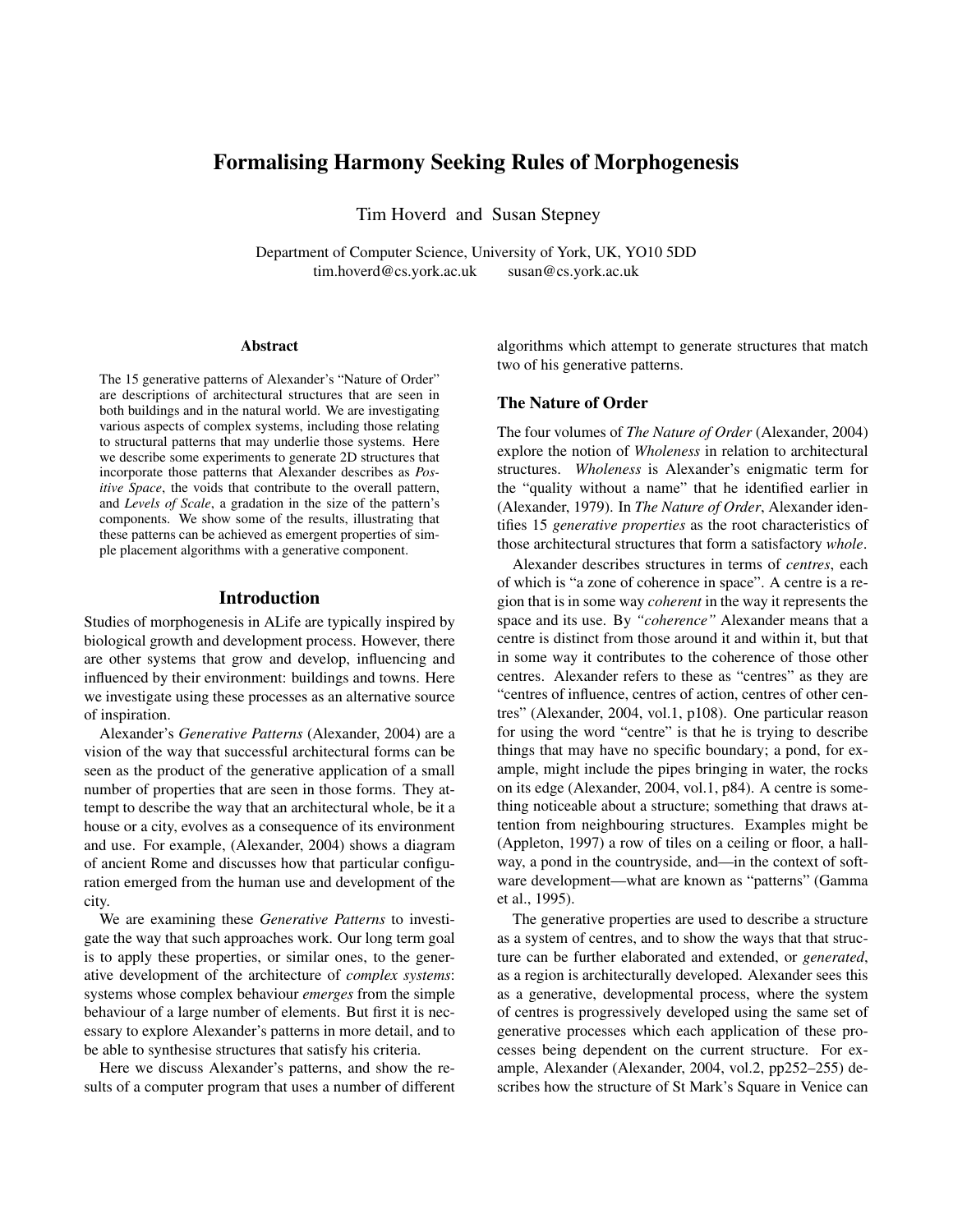be described as the current end product of an evolutionary process. At each step of this process, Alexander identifies *latent centres* and shows how, in his view, new building supported and strengthened these centres.

### Generative Properties

The 15 properties are described in (Alexander, 2004, vol.1) as:

- Levels of Scale *"how a centre is made stronger (more coherent) by the smaller strong centres within it and the larger strong centres that surround it."*
- Positive Space *"the way that a given centre must draw its strength, in part, from the strength of other centres immediately adjacent to it in space."*
- Roughness *"the way that the field effect of a given centre draws its strength, necessarily, from irregularities in the sizes, shapes and arrangements of other nearby centres"*
- Alternating Repetition *"the way in which centres are strengthened when they repeat, by the insertion of other centres between the repeating ones"*
- Thick Boundary *"the way in which the field-like effect of a centre is strengthened by the creation of a ring-like centre, made of smaller centres which surround and intensify the first. [It] also unites the centre with the centres beyond it, thus strengthening it further"*
- Good shape *"the way that the strength of a given centre depends on its actual shape and the way this effect requires that even the shape, its boundary, and the space around it are made up on strong centres."*
- Local Symmetry *"the way that the intensity of a given centre is increased by the extent to which other smaller centres that it contains are themselves arranged in locally symmetrical groups"*
- Contrast *"the way that a centre is strengthened by the sharpness of the distinction between its character and the character of surrounding centres"*
- Gradient *"the way in which a centre is strengthened by a global series of different-sized centres which then point to the new centre and intensify its field effect"*
- Deep Interlock and Ambiguity *"the way in which the intensity of a given centre can be increased when it is attached to nearby strong centres, through a third set of strong centres that ambiguously belong to both"*
- Echoes *"the way that the strength of a given centre depends on similarities of angle and orientation and systems of centres forming characteristic angles thus forming larger centres, among the centres it contains"*
- Simplicity and Inner Calm *"the way the strength of a centre depends on its simplicity - on the process of reducing the number of different centres which exist in it, while increasing the strength of these centres to make them weigh more"*
- The Void *"the way that the intensity of every centre depends on the existence of a still place - an empty centre - somewhere in its field"*
- Not Separateness *"the way the life and strength of a centre depends on the extent to which that centre is merged smoothly - sometimes even indistinguishably - with the centres that form its surroundings"*
- Strong Centre *"defines the way that a strong centre requires a special field-like effect, created by other centres, as the primary source of its strength"*

These 15 separate properties address the same thing: the manner in which centres interact to increase the overall coherence of the space. Our long term objective is to examine how these properties, or analogous ones, might apply in the context of the evolutionary development of *complex systems* architectures. We start by examining two of these properties in more detail: *Positive Space* and *Levels of Scale*.

#### Positive Space

"Positive Space" is conventionally used to describe *"space that is occupied by a filled shape or a positive form"* (Wong, 1993). The positive space is the figure at the centre of attention; it is the part of the figure that the eye sees. In this sense positive space is in contrast with the negative space that surrounds the positive; it is the "figure" not the "ground".

Alexander describes the space between the artefacts of a built environment as ideally being *Positive Space*. This is in contrast with the conventional use of the term *negative space* where an artist "relies on the space that surrounds the subject to provide shape and meaning" (Bar, 2009).

For Alexander, *Positive Space* is that space which, although the space between other parts of a structure, itself contributes towards the "wholeness". That is, if the structure represents a coherent whole, then the space between the built artefacts is itself (also) positive, in that it contributes to the overall coherence rather than just being the (negative) space between those artefacts. So the figure *and* the ground are both positive, in a coherent whole.

An extreme example of this is the Escher wood-cut "Day and Night" (Escher, 1938): the space between flying geese is yet more geese, heading in the opposite direction. That is, the "space" has its own positive structure. The same relationship appears in non-spatial examples, too. For example, Tsur shows how the same concepts occur in areas such as music and poetry (Tsur, 2000).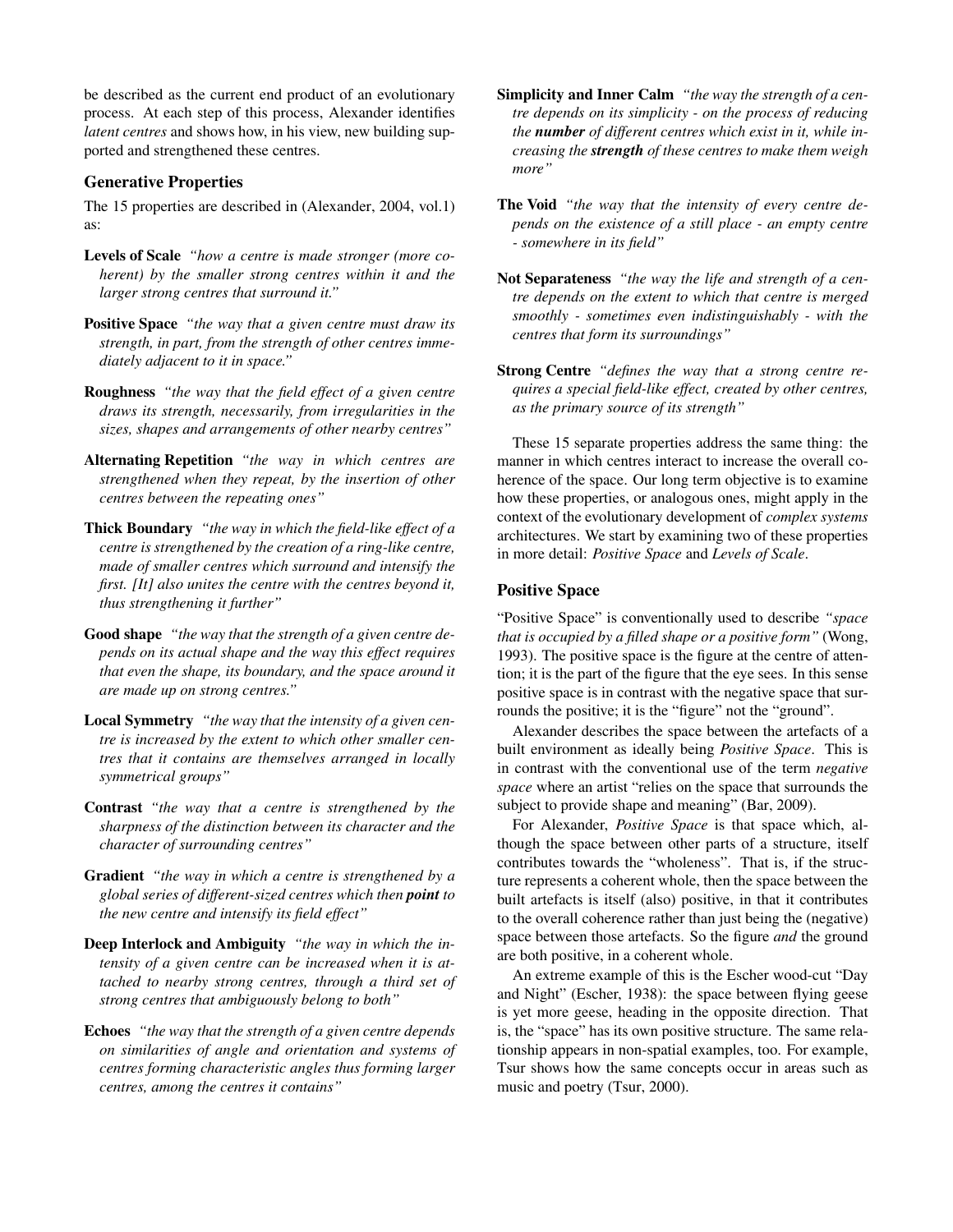# Levels of Scale

Centres, the structural components of the architectural space, are made more "coherent" by the presence of both larger and smaller centres in the overall structure. A particular architectural space is overall more coherent if the various structures, and indeed the non-structures that are the *Positive Space* display a degree of gradation in their sizes. For example, a large structure placed next to a collection of smaller structures might represent an overall structure that was more "whole".

If the changes in scale are too extreme the centres would not be seen as increasing each other's coherence. Alexander shows how coherent structures often contain a number of levels of scale in the ratio of about 3:1 (Alexander, 2004, vol.1). The same ratio appears elsewhere; Salingaros shows levels of scale in the centres of a carpet design which appear in the ratio 3:1 over eight levels of scale (Salingaros, 1995).

# BlobWorld: Exploring the properties

We first examine the properties of *Positive Space* and *Levels of Scale*. We do this in a very simplified simulation, of "blobs" (round or square) being placed in a 2D environment of previously placed blobs.

Our *BlobWorld* application generates simple diagrams that have greater or lesser degrees of these properties, dependent on various parameter values and the particular algorithms used. These algorithms are designed in such a way that, are far as possible, aspects of the desired properties *emerge* as a result of the generative processes, rather than being explicitly encoded.

### Contingent Placement Algorithm

The first algorithm, *contingent placement*, attempts to produce emergent *Positive Space*. It attempts to place a blob at a given position; if it is obstructed by existing blobs, the new blob is moved along a randomly chosen direction until it is no longer obstructed. So the placement is contingent on the presence of pre-existing blobs. The algorithm is given in figure 1, in which:

blobShape is "round" or "square".

- sizePDF is the probability distribution function (pdf) used to generate blob sizes (see later).
- visProb is the probability of a blob being visible. Early versions of BlobWorld did not have this parameter and blobs were always visible on the diagram. The addition of "invisible" blobs (which are not visible but nevertheless affect the placement of other blobs) has a significant effect on the appearance of *Positive Space* in the resulting diagrams.
- blobCount is the total number of blobs (both visible and invisible).
- 1:  $blob[0] := new Blob(bbShape)$
- 2: blob[0].setSize(sizePDF)
- 3: blob[0].setVis(boolean according to visProb)
- 4: blob[0].setPosition(origin)
- 5: blob[0].draw()
- 6: for  $i = 1$ ..blobCount-1 do
- 7:  $\text{blob[i]} := \text{new Blob(blobShape)}$
- 8: blob[i].setSize(sizePDF)
- 9: blob[i].setVis(boolean according to visProb)
- 10: blob[i].setPosition{blobs[0].getPosition() | blobs[i-1].getPosition() | blobs[random(0..i-1)].getPosition()}
- 11: blob[i].setDirection(rand in 0 . . . 360°)
- 12: while not blob[i].isOverlapAcceptable( allowedOverlap) do
- 13: blob[i].movePositionAlongDirection()
- 14: end while
- 15: blob[i].draw()
- 16: end for

Figure 1: Pseudo-code for the *contingent placement* algorithm

- allowedOverlap determines how much a blob is allowed to overlap other blobs: when positive, blobs may overlap by an amount determined by the magnitude of this parameter; when zero blobs just touch; when negative, blobs have a small amount, determined by the magnitude of the parameter, of clear space around them.
- setPosition takes one of three arguments: the centre of the initial blob, or the most recently placed blob, or a random blob, to start off the current blob. (In this paper, the initial blob position is always used.)

Every run creates a unique pattern of blobs which is highly dependent on the various parameters. Although the algorithm is simple, with appropriate parameter choices it is capable of generating patterns that display a significant degree of *Positive Space*. Three examples of generated patterns are shown in figure 2.

In most cases where  $vis = 1$ , (that is, where all blobs are always visible) the generated patterns show no significant degree of *Positive Space* (for example, figure 2a where the space is nothing more than a lack of blobs; it is ordinary "negative space").

The algorithm is more successful at generating *Positive Space* when some blobs are invisible (for example, figure 2b). The invisible blobs generate additional space, which enables the appearance of *Positive Space*. Figure 2b shows the effect of the *Positive Space* : in the left of these pictures, the observer gets a powerful impression of the space itself constraining, for example, the curve of blobs at the lower right corner. In many of the diagrams generated in this manner, the *Positive Space* does not exactly align with the invis-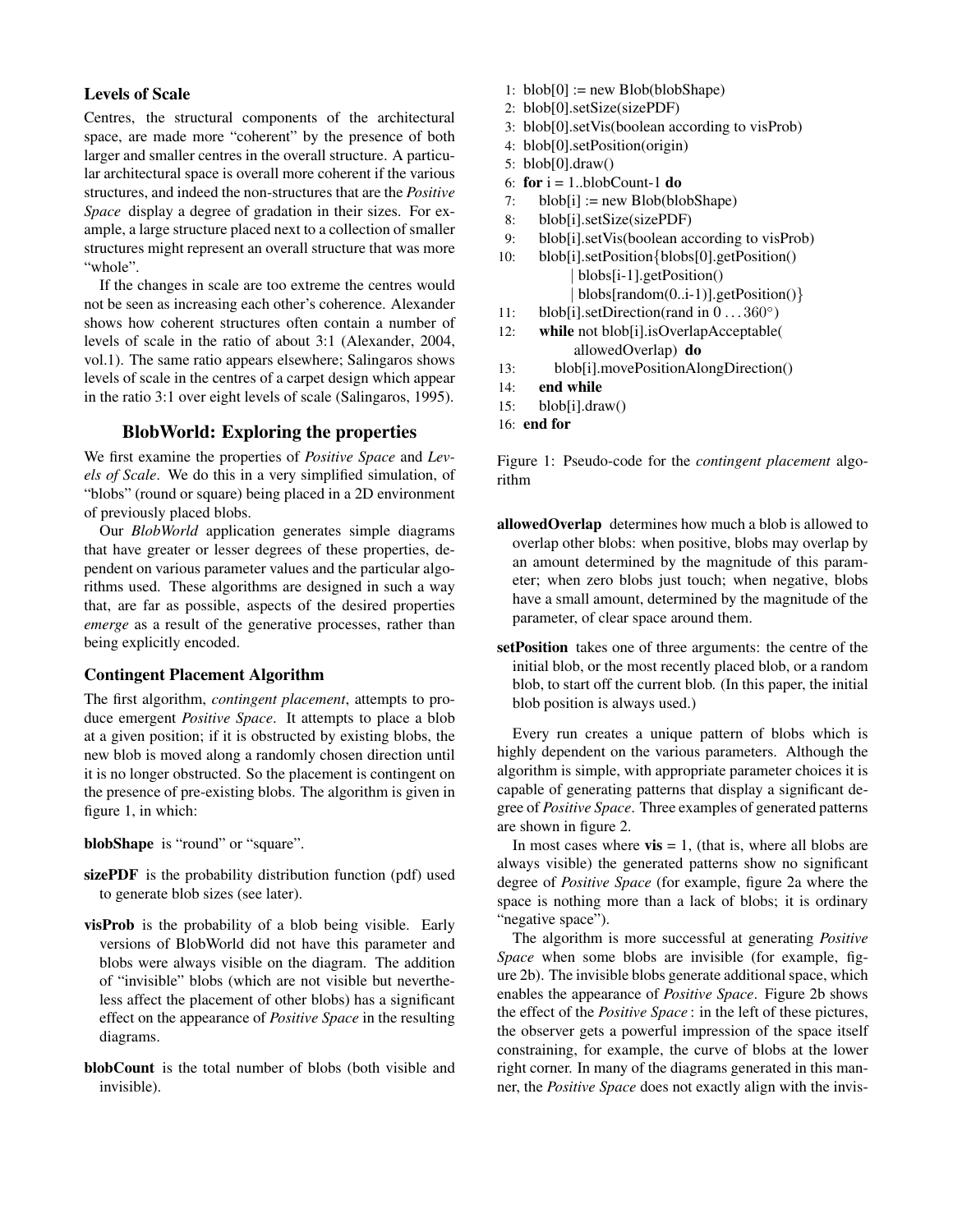

Figure 2: Results of the *contingent placement* algorithm with **blobCount** = 20, sizePDF = gaussian, **blobShape** = round, allowedOverlap =  $0$  : (a) vis = 1; (b) vis = 0.5; (c) as b, but with the position of the "invisible" blobs shown

ible blobs. That is, although the invisible blobs are in some way enabling the emergence of *Positive Space*, they are not themselves that space (figure 2c).

This successful generation of positive space is not dependent on using round blobs. The same effects are generated with square blobs (figure 3). Again, without the invisible blobs there is little sign of *Positive Space* (figure 3a), but when invisible blobs are introduced they create *Positive Space* (figure 3b).

With the square blobs, a further effect is visible. Here we have used a negative allowedOverlap, to separate the blobs from each other along their straight boundaries. Although the blobs are all perfectly aligned squares, an optical illusion makes some edges look slightly tilted or slightly bowed; this adds a degree of *Roughness* (another of Alexander's generative properties) to the picture.



Figure 3: Results of the *contingent placement* algorithm with **blobCount** = 28, sizePDF = gaussian, **blobShape** = square, **allowedOverlap** < 0 : (a)  $\text{vis} = 1$ ; (b)  $\text{vis} = 0.5$ ; (c) as b, but with the "invisible" blobs shown

#### Independent Placement Algorithm

In order to test whether *Positive Space* is manifested in any diagram that merely contains "invisible" blobs a second algorithm is also implemented by BlobWorld. This *independent placement* algorithm positions blobs not as a consequence of the positions of other blobs but as an initial step of the algorithm. In essence, the *contingent placement* algorithm positions blobs of a pre-determined size in a field of other blobs as the diagram evolves from a single blob. In contrast, the *independent placement* places blobs entirely independently of each other but then manipulates the size of all of the blobs until the diagram, as a whole, achieves the stated requirements for blob overlap.

The *independent placement* algorithm is described by the pseudo-code in figure 4 in which:

growthPDF is the pdf used to generate the growth rate of each blob (see later).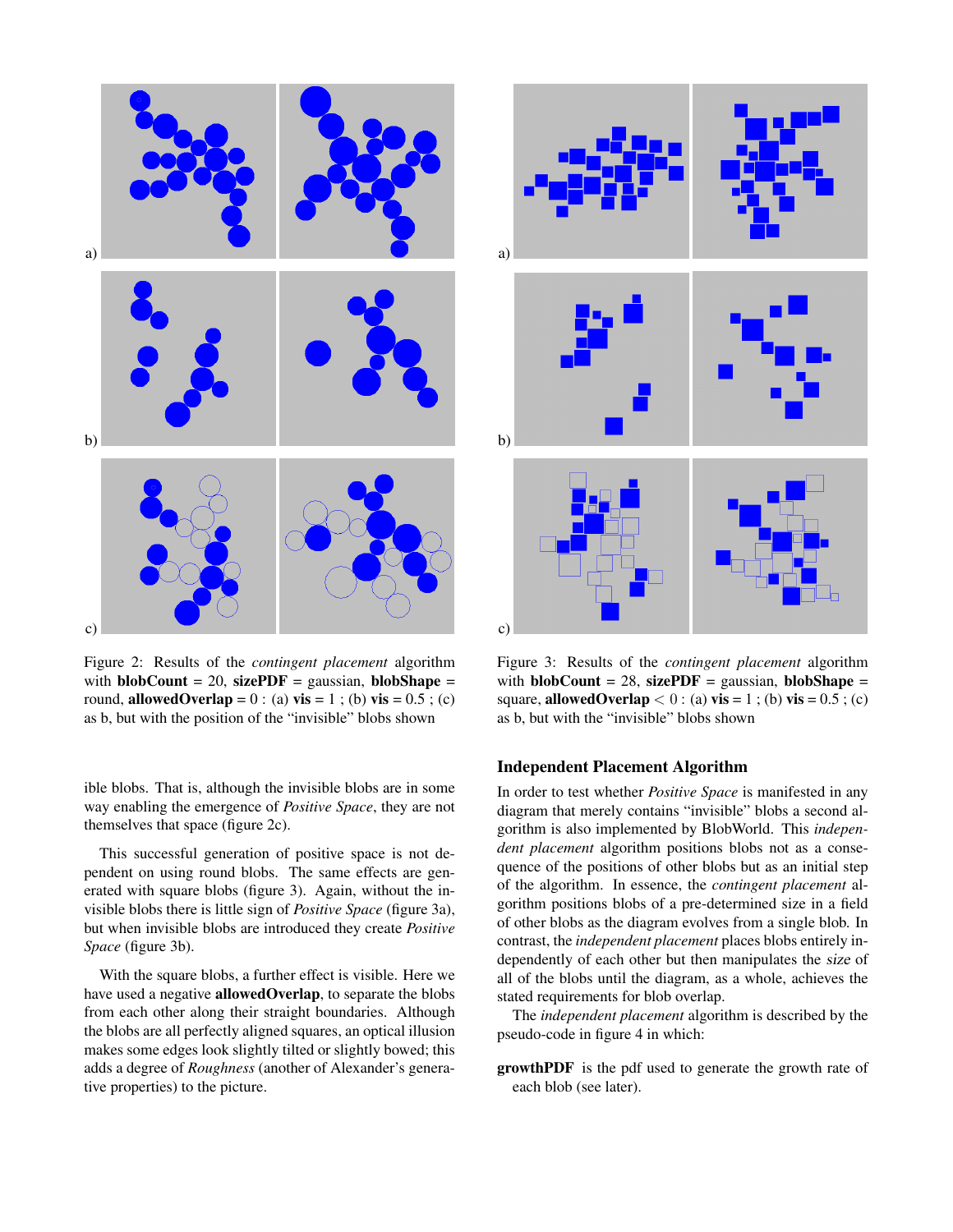```
for i = 0..blobCount-1 do
  blob[i] := new Blob(blobShape)
  blob[i].setGrowthRate(growthPDF)
  blob[i].setSize(1)
  blob[i].setVis(boolean according to visProb)
  blob[i].setPosition(positionPDF)
  blob[i].unfreeze()
end for
while exists an unfrozen blob do
  for i = 0..blobCount-1 do
     if blob[i] is unfrozen then
       blob[i].setSize(
             blobs[i].getSize * blobs[i].getGrowthRate)
       blob[i].draw()
     end if
     if blob[i].overlapsOtherBlob(allowedOverlap) then
       blob[i].freeze()
     end if
  end for
end while
```
Figure 4: Pseudo-code for the *independent placement* algorithm

positionPDF is the pdf used to generate the initial position of each blob. (Here it is a uniform distribution across the drawing space.)

Examples of the *independent placement* algorithm are shown in figure 5. (One of the effects of the algorithm is that pairs of same-sized blobs occur often: if two nearby blobs have the same growth rate, they both grow at this same rate until they come into contact and become frozen.) Although the diagrams generated with this algorithm do contain space, it is not *Positive Space*. That is, space that is there does not contribute to the overall coherence of the pattern; essentially, it is merely a random collection of blobs of different sizes.

*Positive Space* appears in the results of the contingent placement algorithm only when the invisible blobs are allowed. However, invisible blobs do not result in *Positive Space* in the independent placement algorithm (figure 6). It is clear that the space does not have the same coherent influence as that seen in the results of the contingent placement algorithm.

The essential difference between the two algorithms is that the *contingent placement* algorithm places blobs in positions determined, to some extent, by the blobs that already exist. That is, it is essentially generative in nature. In contrast, the *independent placement* algorithm pre-determines the placement of the blobs. It naturally results in space within the pattern: the blobs cannot enlarge to fill the entire space given their fixed starting positions. But it does not generate *Positive Space*.



Figure 5: Typical results of the *independent placement* algorithm with **blobCount** = 34,  $growthPDF = gaussian$ , **blob-**Shape = round, allowed Overlap =  $0$ ; vis = 1

### Levels of Scale Algorithm

With BlobWorld we can also start to explore the *Levels of Scale* property. As seen in the *placement* algorithms, the blob sizes are chosen according to a pdf; there a guassian (normal) distribution is used (with a user defined mean and standard deviation). This generates a range of sizes (figures 2, 3), resulting in some *Roughness*, but does not exhibit the 3:1 *Levels of Scale* property.

To investigate *Levels of Scale* we use bi-modal and trimodal pdfs for size, where the mean (size) and occurrence likelihood (number) of blobs in the different modes have a fixed ratio of 3:1 (figure 7).

Figure 8 shows three blob figures generated using the bimodal size distribution. The first and second examples show little evidence of the *Levels of Scale* property. The sizes follow the 3:1 distribution, but because that size has no effect on blob placement there is little evidence of any *coherence* in the size distributions spatially.

Our hypothesis is that to achieve the *Levels of Scale* property the various blob sizes would need to be arranged in such a way that changes in size are also, to some extent, reflected in their positions. Such an arrangement seldom appears in the context of either of the BlobWorld algorithms, as the blob sizes are either pre-determined, as in the contingent placement algorithm, or a consequence of the position of only the nearest other blob, as in the independent placement algorithm.

Occasionally, some degree of *Levels of Scale* is visible in BlobWorld patterns, for example in figure 8c in the two near-vertical "walls" at bottom centre, and in figure 9. This suggests that a small modification to the algorithm might well be capable of generated a suitable degree of *Levels of Scale*. This leads to our *generative size* algorithm.

#### Generative size algorithm

Experience with the *independent placement* and *contingent placement* algorithms shows that when blobs are positioned *generatively* then a diagram that demonstrates Alexander's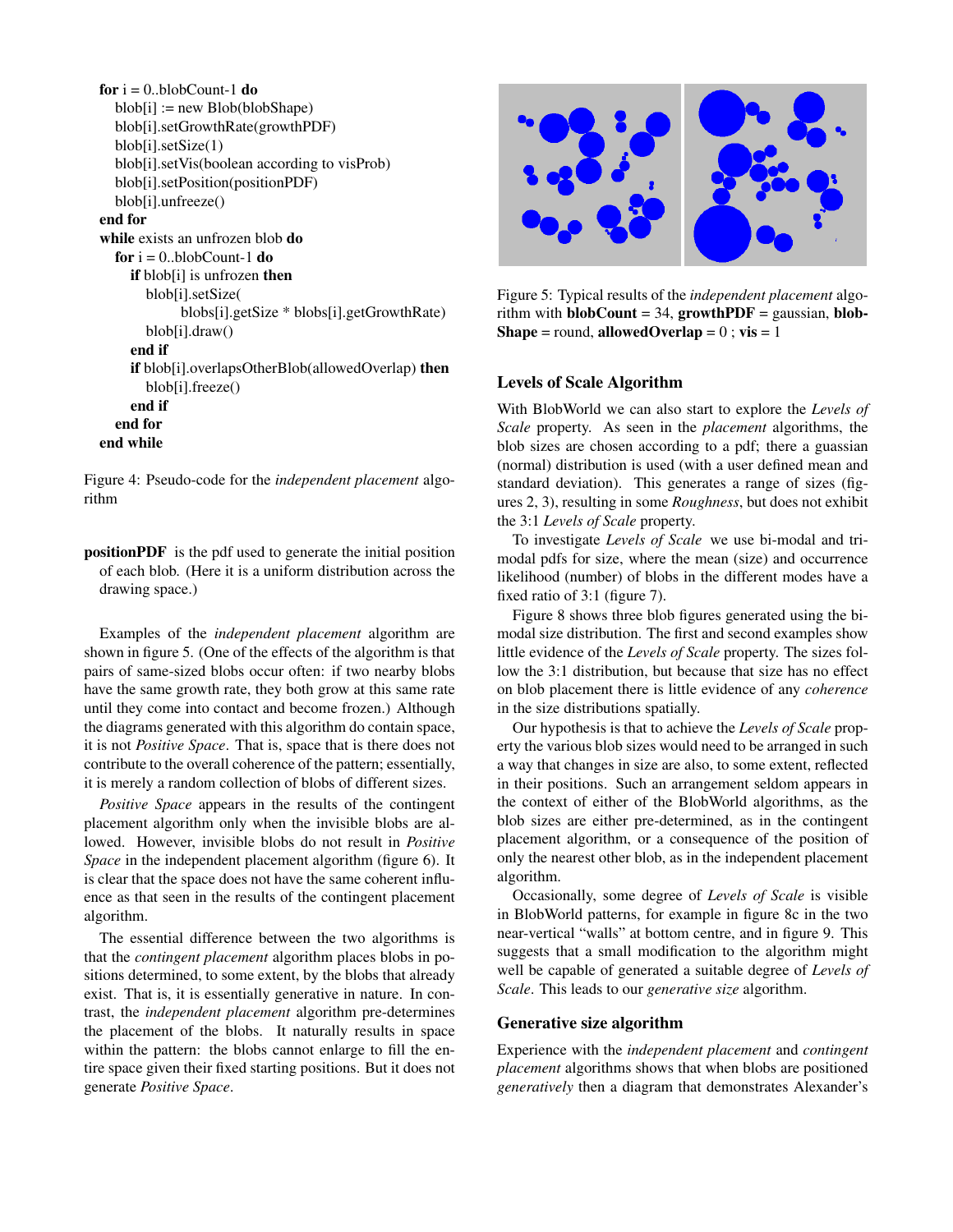

Figure 6: Typical results of the *independent placement* algorithm with **blobCount** = 34,  $growthPDF = gaussian$ , **blob-Shape** = round, **allowedOverlap** = 0; vis = 0.5 (a) invisible blobs not shown; (b) as a, but with the "invisible" blobs shown

*Positive Space* property appears. That, when the diagram evolves from a small core in accordance then the result approximates a property that is observed in the end result of human-developed architecture.

However, the initial *contingent placement* algorithm is generative only with respect to the position of the blobs; their size is determined independently according to the pdfs discussed above.

A further algorithm exploits this observation by making both position and the size of the blobs the result of a generative process. It is essentially a simple modification of the *contingent placement* algorithm and the pseudo-code appears in figure 10 in which:

sizeRatio is the ratio is size between different "generations" of blob.

That is, as the algorithm is searching for a valid position for the blob it repetitively reduces the size of the blob in accordance with some predefined ratio. The effect of this is to make the size of each blob the result of a generative process which is influenced by the "environment" of each blob.

Results of executing this *generative size* algorithm are shown in figure 11. These diagrams are initially strongly reminscent of the diagrams Alexander shows as representative of the layout of cities and structures which are the



Figure 7: pdfs for investigating *Levels of Scale*. The x-axis is the blob size; the y-axis is the probability of that size: (a) single mode, gaussian distribution; (b) bi-modal, generating (approximately) three blobs of size 1 for every blob of size 3; (c) tri-modal generating (approximately) nine blobs of size 1 and three of size 3 for every blob of size 9

result of long-term human development (Alexander, 2004): the blobs are positioned and sized in an generative manner that is a consequence of the positioning and sizing of preexisting blobs as the diagram evolves. As can be seen from the diagrams in the figure the blobs are now showing evidence of the *Levels of Scale* property in that the blobs appear in a wide range of sizes but there are frequent clumps of similarly sized blobs.

### **Conclusions**

The results of these initial BlobWorld experiments are encouraging. Our *contingent placement* algorithm is capable of generating diagrams that exhibit the *Positive Space* property. That the alternative *indepenedent placement* algorithm does not have this capability indicates that the effects observed are more than mere chance.

It is likely that this capability of the *contingent placement* algorithm is due to the combination of two aspects. Firstly, the invisible blobs generate spaces that do indeed have a positive aspect, in that they contain blobs; the space is more than mere empty space, there is actually something there: (invisible!) blobs. Secondly, the algorithm is to some degree generative, in that blobs are placed in positions that are strongly conditioned by the position of existing blobs. That is, the pattern does in fact *grow* towards its final configuration.

Conversely, the *independent placement* algorithm does it-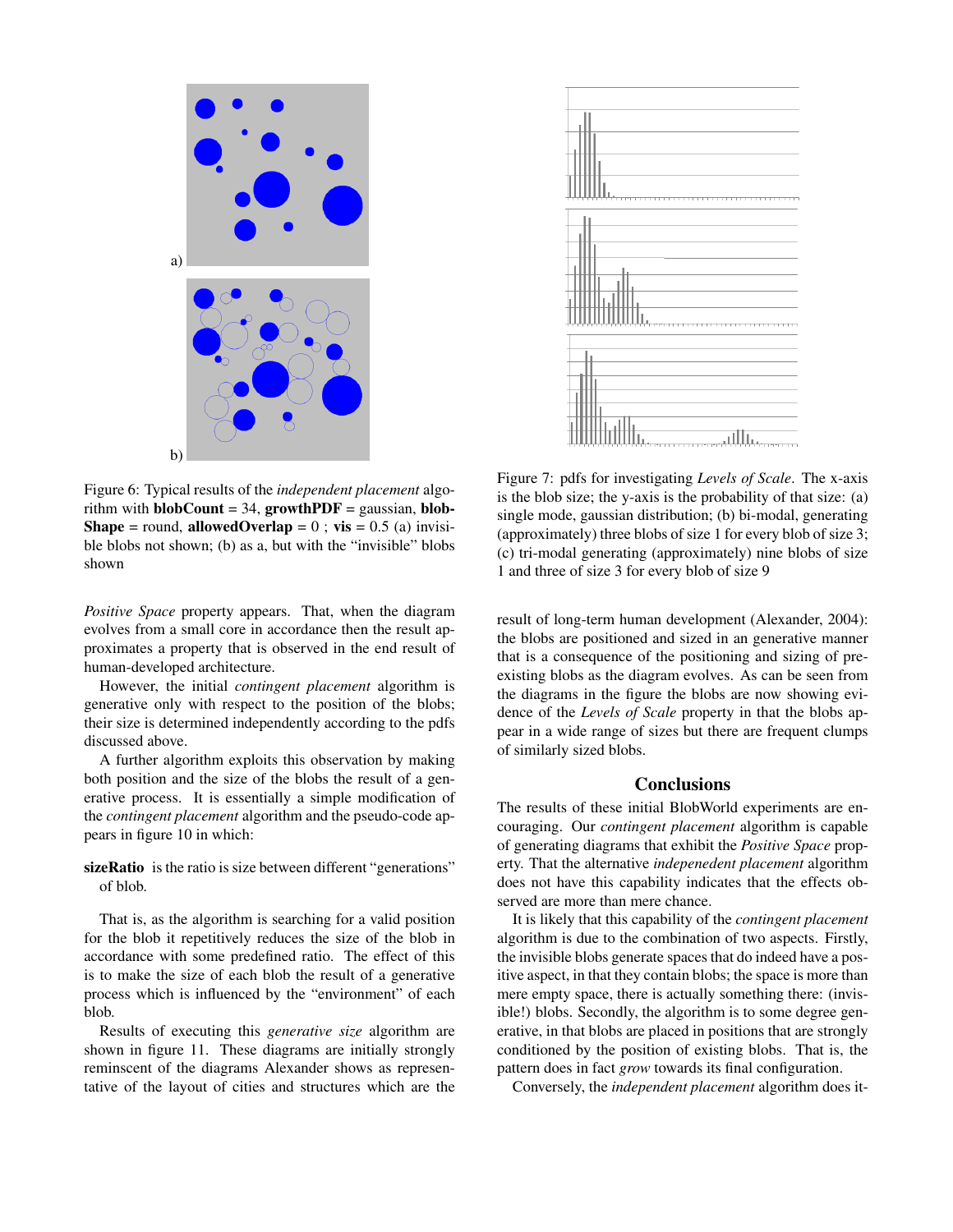

Figure 8: Attempts to generate *Levels of Scale*: contingent placement algorithm, bi-modal size distribution with a small standard deviation,  $vis = 0.5$ .

self naturally generate spaces. However, those spaces do not jostle directly against the blobs; the blobs jostle against each other. That is, the space is not *positive*, it is merely empty (negative) space.

Our attempts at generating the *Levels of Scale* property are also successful. The initial, somewhat explicit, attempt does not succeed in generating this property. However, the less explicit *generative size* algorithm shows that when blob size is made a direct consequence of the underlying generative process (that is when the size is a consequence of the evolution of the diagram) then the *Levels of Scale* property appears naturally in the resulting diagrams.

There is, therefore, a complex interaction of size and position taking place as the diagram evolves. Futher work is needed to establish the details of this interaction.

# Future Work

This is the first step in a programme looking at Alexander's 15 generative properties. It is sufficiently successful to indicate immediately some further work, in particular on a generative algorithm that influences other properties. We have already remarked that a degree of *roughness* has emerged in the diagrams, as a consquence of optical effects and the inevitable quantisation of size and position due to the current algorithms.

What is obviously missing from the current work is some element of *measurement*. In particular, just because some diagrams appear to us to be more "whole" does not mean that



Figure 9: Attempt to generate *Levels of Scale* occasionally work: contingent placement algorithm, bi-modal size distribution,  $vis = 0.5$ .

 $blob[0] := new Blob(blobShape)$ blob[0].setSize(sizePDF) blob[0].setVis(boolean according to visProb) blob[0].setPosition(origin) blob[0].draw() for  $i = 1$ ..blobCount-1 do  $blob[i] := new Blob(blobShape)$ blob[i].setSize(sizePDF) blob[i].setVis(boolean according to visProb) blob[i].setPosition{blob[0].getPosition() | blob[i-1].getPosition()  $blob[random(0..i-1)]$ . getPosition()} blob[i].setDirection(rand in  $0...360^{\circ}$ ) while not blob[i].isOverlapAcceptable( allowedOverlap) do blob[i].movePositionAlongDirection() blob[i].reduceSize(sizeRatio) end while blob[i].draw() end for

Figure 10: Pseudo-code for the *generative size* algorithm

that is objectively true. The *Nature of Order* includes some work, in particular the "bead game" (Gabriel, 1996), that shows that some aspects of the perception of "wholeness" are universal. We will address this by means of a scoring exercise in which a number of subjects will attempt to mark different blob patterns. We will compare these scores with the parameters used to generate the patterns.

What is at the moment more speculative, though, is the relevance this work could have for that of *complex systems* architectures. For example, if *Positive Space* is a particularly advantageous aspect of building structures, what does that imply for the complex systems that are the end target of this work? We will start with flocking behaviour models (Reynolds, 1987; Andrews et al., 2008), and draw an analogy between blobs and boids: for example, how might the presence of "invisible" boids affect the observed emergent